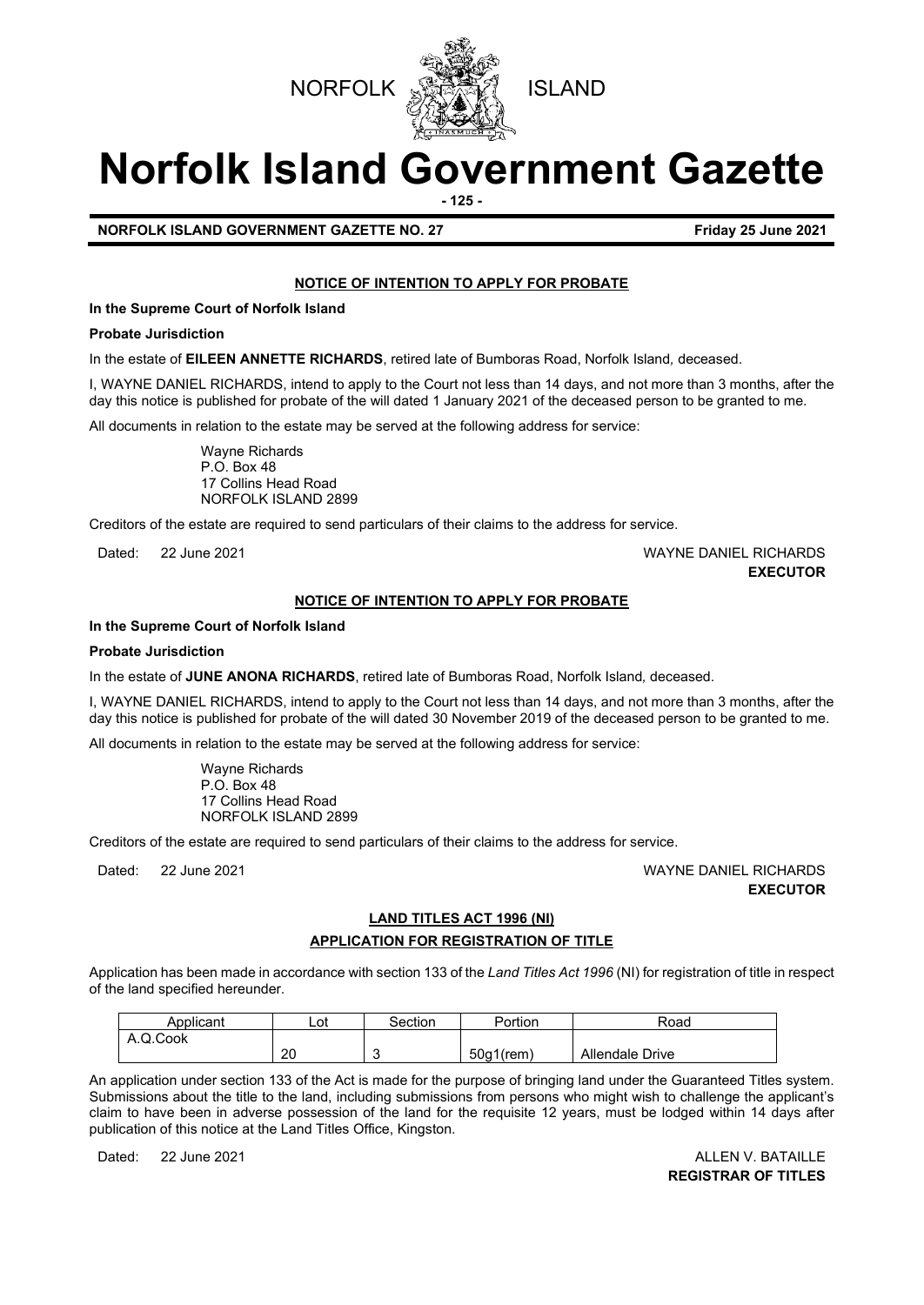# **PLANNING ACT 2002 (NI) – SUBSECTION 43(1) NOTICE DEVELOPMENT APPLICATIONS**

| DA.BA 21/2021                                                       |  |  |
|---------------------------------------------------------------------|--|--|
| D Anderson & B Anderson                                             |  |  |
| PO Box 69 NORFOLK ISLAND                                            |  |  |
| Portion Lot: 1 Sec: 17 Por: 53e4, 10 Middlegate Road                |  |  |
| Refurbishment of Educational Establishment (Museum) and New Signage |  |  |
| Mixed Use                                                           |  |  |
| Permissible (with consent)                                          |  |  |
|                                                                     |  |  |

#### **Public Exhibition**

This Development Application may be inspected, during business hours, at the Planning Office at the Norfolk Island Regional Council, New Military Barracks, Kingston. The Development Application may also be viewed at Council's website a[t http://www.norfolkisland.gov.nf/your-council/council-documents/documents-public-exhibition.](http://www.norfolkisland.gov.nf/your-council/council-documents/documents-public-exhibition)

#### **Submission**

Any person may, during the period between Monday 21 June 2021 and Monday 5 July 2021, make written submissions to the General Manager about this Development Application. All submissions must state the relevant Development Application number. All submissions must be signed by at least one person making the submission. If a submission objects to the proposed development, the grounds for objections must be specified in the submission.

#### **Reviewable decisions**

Decisions made on this Development Application under the *Planning Act 2002* (NI) are reviewable decisions within the meaning of subsection 78(1) of the Act.

Dated: 16 June 2021 JODIE BROWN

# **SENIOR STRATEGIC PLANNER**

### **PLANNING ACT 2002 (NI) – SUBSECTION 43(1) NOTICE DEVELOPMENT APPLICATIONS**

| Portion Lot: 63 Sec: 13 Por: 26g22, 15a-15b The Village |
|---------------------------------------------------------|
| Conversion to Residence - Dual Occupancy and Shop       |
|                                                         |
|                                                         |
|                                                         |

#### **Public Exhibition**

This Development Application may be inspected, during business hours, at the Planning Office at the Norfolk Island Regional Council, New Military Barracks, Kingston. The Development Application may also be viewed at Council's website a[t http://www.norfolkisland.gov.nf/your-council/council-documents/documents-public-exhibition.](http://www.norfolkisland.gov.nf/your-council/council-documents/documents-public-exhibition)

#### **Submission**

Any person may, during the period between Monday 21 June 2021 and Monday 5 July 2021, make written submissions to the General Manager about this Development Application. All submissions must state the relevant Development Application number. All submissions must be signed by at least one person making the submission. If a submission objects to the proposed development, the grounds for objections must be specified in the submission.

#### **Reviewable decisions**

Decisions made on this Development Application under the *Planning Act 2002* (NI) are reviewable decisions within the meaning of subsection 78(1) of the Act.

Dated: 16 June 2021 **Dates: 16 June 2021** 

# **SENIOR STRATEGIC PLANNER**

### **PLANNING ACT 2002 (NI) – SUBSECTION 43(1) NOTICE DEVELOPMENT APPLICATIONS**

| <b>Development Application No.:</b> | DA 5/2021                                                                                                               |
|-------------------------------------|-------------------------------------------------------------------------------------------------------------------------|
| Applicant:                          | J G Vasseur                                                                                                             |
|                                     | PO Box 988, NORFOLK ISLAND                                                                                              |
| Location:                           | Portion Lot: 98 Sec: 22 Por: 37z4, 58 Taylors Road                                                                      |
| Proposed Development:               | Change of Use to allow Food Premises & Educational<br><i>Establishment</i> as additional permitted uses of the premises |
| Zone:                               | Mixed Use                                                                                                               |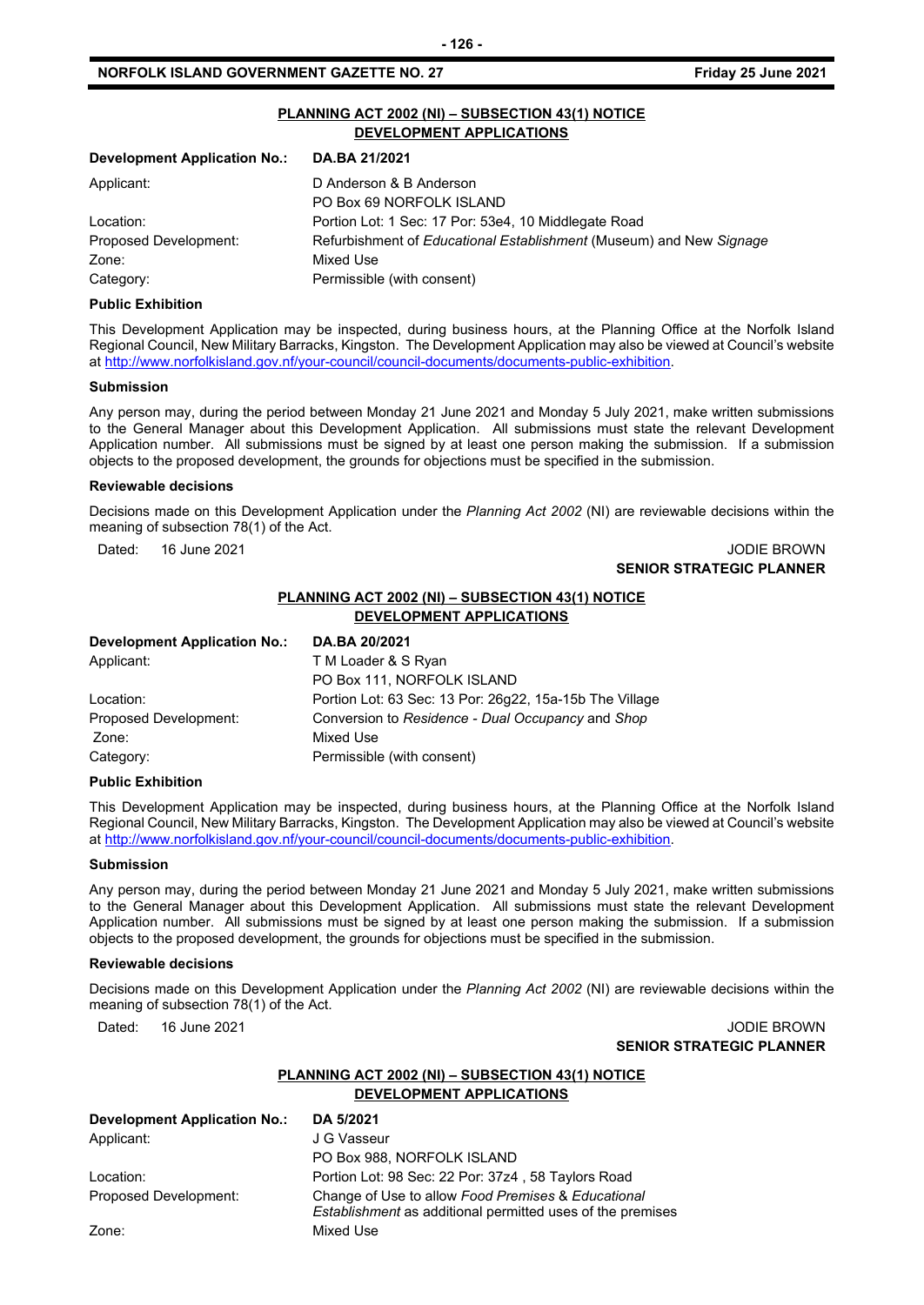# **NORFOLK ISLAND GOVERNMENT GAZETTE NO. 27 Friday 25 June 2021**

Category: Category: Permissible (with consent)

#### **Public Exhibition**

This Development Application may be inspected, during business hours, at the Planning Office at the Norfolk Island Regional Council, New Military Barracks, Kingston. The Development Application may also be viewed at Council's website a[t http://www.norfolkisland.gov.nf/your-council/council-documents/documents-public-exhibition.](http://www.norfolkisland.gov.nf/your-council/council-documents/documents-public-exhibition)

#### **Submission**

Any person may, during the period between Monday 21 June 2021 and Monday 5 July 2021, make written submissions to the General Manager about this Development Application. All submissions must state the relevant Development Application number. All submissions must be signed by at least one person making the submission. If a submission objects to the proposed development, the grounds for objections must be specified in the submission.

#### **Reviewable decisions**

Decisions made on this Development Application under the *Planning Act 2002 (NI)* are reviewable decisions within the meaning of subsection 78(1) of the Act.

#### Dated: 16 June 2021 **Dates: 16 June 2021 SENIOR STRATEGIC PLANNER**

#### **ELECTRICITY SUPPLY ACT 1985(NI) NOTICE TO CONSUMERS**

PLEASE NOTE THAT:

- 1. Under subsection 9(1) of the *Electricity Supply Act 1985* (NI), authorised officers will be entering lands Island wide in Norfolk Island on Monday 21 June, 2021 through to Wednesday 30 June, 2021, between the hours of 8am and 5pm for the purpose of reading electricity meters.
- 2. All dogs on lands in the above mentioned times should be securely tethered or housed to allow the authorised officers to carry out their duty in safety.
- 3. Failure to securely tether or house a dog will result in an electricity meter not being read.
- 4. If an electricity meter on any land is not read as a result of a dog not being securely tethered or housed the electricity supply to that land may be assessed.

Persistent failure to comply with the request to restrain dogs at the times when the meters are read, may cause a disconnection of the service.

Dated: 10 June 2021 JOHN CHRISTIAN **TEAM LEADER ELECTRICITY**

# **SALE OF TOBACCO ACT 2004 (NI)**

# **NOTICE TO ALL SELLERS OF TOBACCO IN NORFOLK ISLAND**

Persons or businesses involved in the sale of tobacco in Norfolk Island are required to hold a licence under Section 7 of the *Sale of Tobacco Act 2004* (NI). All Sale of Tobacco (SOT) licences expire on 30 June in the financial year in which they were issued regardless of when a licence is issued within that particular year. New applications by new business owners or renewal applications by business owners who already hold a SOT licence must be lodged in writing in the prescribed form together with payment of the full applicable licence fee (\$175) at the Customer Care Facility of the Norfolk Island Regional Council before 30 June 2021.

The licensee must:

• Prominently display in the premises warnings and anti-smoking signs

The licensee must not:

- Supply, sell or cause or permit to be supplied or sold a tobacco product to a person under the age of 18 years;
- Sell a tobacco product other than for smoking;
- Sell something that looks like or resembles a tobacco product that is not;
- Sell cigarettes other than in packets of 20 or more;
- Manufacture tobacco products.

The 'APPLICATION FOR A LICENCE UNDER THE SALE OF TOBACCO ACT 2004' form can be collected from Customer Care in the Telecom Building or from Council's website from the following link: <http://www.norfolkisland.gov.nf/council/council-documents/forms-sale-tobacco/sale-tobacco-application-licence>

Dated: 9 June 2021 PETER WILSON **TEAM LEADER WASTE AND ENVIRONMENT**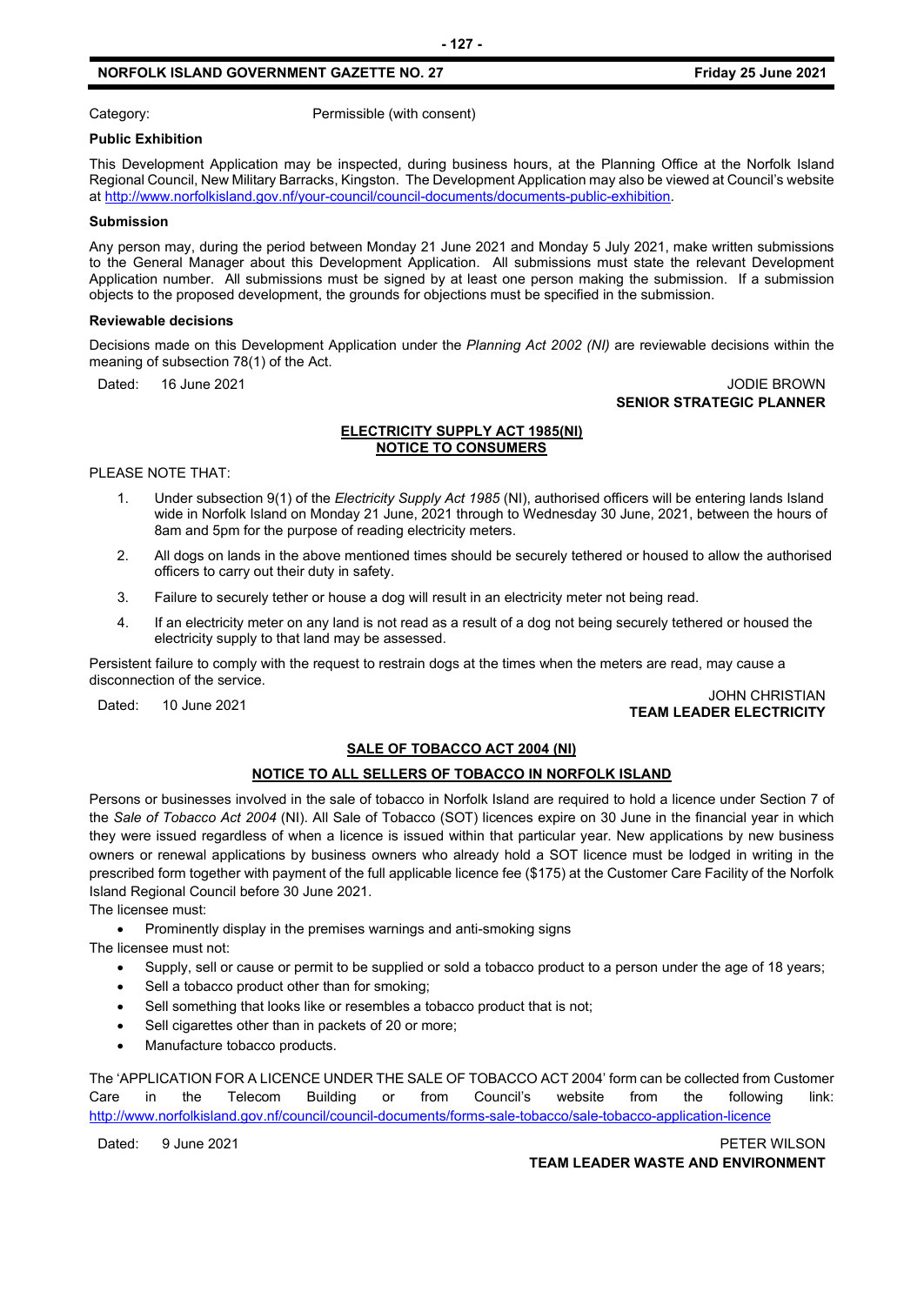# **NORFOLK ISLAND GOVERNMENT GAZETTE NO. 27 FIGULARY 25 JUNE 2021 Friday 25 June 2021**

# **DISASTER AND EMERGENCY MANAGEMENT ACT 2001 (NI)**

# **FURTHER EXTENSION OF DECLARATION OF STATE OF EMERGENCY**

I **Eric Hutchinson,** Administrator of Norfolk Island and delegate of the Minister under Section 5 of, and item 1.27 of the Schedule to, the *Minister's Norfolk Island Delegation Instrument 2019*:

**PURSUANT** to Section 9 of the *Disaster and Emergency Management Act 2001* (NI) [the Act] and having regard to the advice of the Controller;

**FOR** the purpose of response and recovery operations under the Act and the Disaster and Emergency Plan for the Territory of Norfolk Island;

**FURTHER EXTEND** the declaration of emergency made under section 9 of the Act at 16:15 Hrs on Monday 16 March 2020, for the whole of the Territory of Norfolk Island, until 23:59 hr on Thursday 30 September 2021.

#### Dated: 20 May 2021 ERIC HUTCHINSON **ADMINISTRATOR**

### **DISASTER AND EMERGENCY MANAGEMENT ACT 2001 (NI)**

# **DECLARATION OF STATE OF DISASTER OR EMERGENCY (RECOVERY OPERATIONS) COVID-19 DIRECTIONS RECOVERY OPERATIONS (NO.2) 2021**

I, **George Ivor Andrew Plant**, Emergency Management Norfolk Island Controller:

- 1) under section 11(2)(g) of the *Disaster and Emergency Management Act 2001* (NI) am of the opinion that it is necessary to make directions in respect of recovery from the State of Emergency in respect of COVID-19 relating to the movement of persons within the disaster or emergency area as set out in the Schedule; and
- 2) under section 11(2)(h) of the *Disaster and Emergency Management Act 2001* (NI) am of the opinion that it is necessary to make directions in respect of recovery from the State of Emergency in respect of COVID-19 relating to the removal of persons within the disaster or emergency area who obstructs or threatens to obstruct recovery operations as set out in the Schedule; and
- 3) under section 11(2)(i) of the *Disaster and Emergency Management Act 2001* (NI) am of the opinion that it is necessary to make directions in respect of recovery from the State of Emergency in respect of COVID-19 relating to giving directions to persons whose responsibilities require him or her to engage in recovery operations.

## **SCHEDULE**

#### **Direction 2 (2021) – Adjustment of COVID 19 measures – to commence 23:59 hr on 30 June 2021**

- 1. These Directions take effect at 23:59 hr on 30 June 2021 and remain in force while the State of Disaster or Emergency (Recovery Operations) is in force.
- 2. In these Directions:

*Persons* includes people residing on Norfolk Island, visiting Norfolk Island for holiday or work purposes

*COVID-19 hotspot* means a particular area of Australia decided by the Commonwealth Chief Medical Officer

*COVID-19 public exposure site* means a venue and time in which a person is likely to have come in contact with an infective person and as listed by the relevant State or Territory.

*Incident Controller* means the person appointed under the State of Emergency in accordance with the NORDISPLAN

3. Persons will be permitted\* to travel to Norfolk Island without the need to quarantine provided they:

- a. do not have COVID-19;
- b. have not been in contact within anyone in the prior 14 days with COVID-19; and
- c. have been granted a Norfolk Island Entry Pass\*.

\*Any person travelling to Norfolk Island may be denied entry without a Norfolk Island Entry Pass

- 4. Persons who are on the island when a public exposure site is listed, and they have frequented, must immediately selfisolate at home or at their accommodation and contact NIHRACS for further advice.
- 5. A person whilst on Norfolk Island must comply with physical distancing principles as published from time to time on [\(http://www.norfolkisland.gov.nf/norfolk-islands-covid-19-advice\)](http://www.norfolkisland.gov.nf/norfolk-islands-covid-19-advice).
- 6. A person whilst on Norfolk Island must follow any directions in relation to COVID-19 from staff of the *Norfolk Island Hospital and Residential Aged Care Services (NIHRACS).*
- 7. A person or business on Norfolk Island must follow any advice or operational direction provided by the Incident Controller or authorised officer of the *Norfolk Island Police Force (NIPF)*in relation to COVID-19.
- 8. A person or business involving close contact with persons is required to keep a daily customer register. A business will be required to retain the records for a period of three months. The register must be produced upon request by the Incident Controller.

*\* Please Note \** 

- *Online applications required by all travellers prior to travel (within 72 hours of travel).*
- *While the State of Emergency is in place verification of where travellers are from will be required*